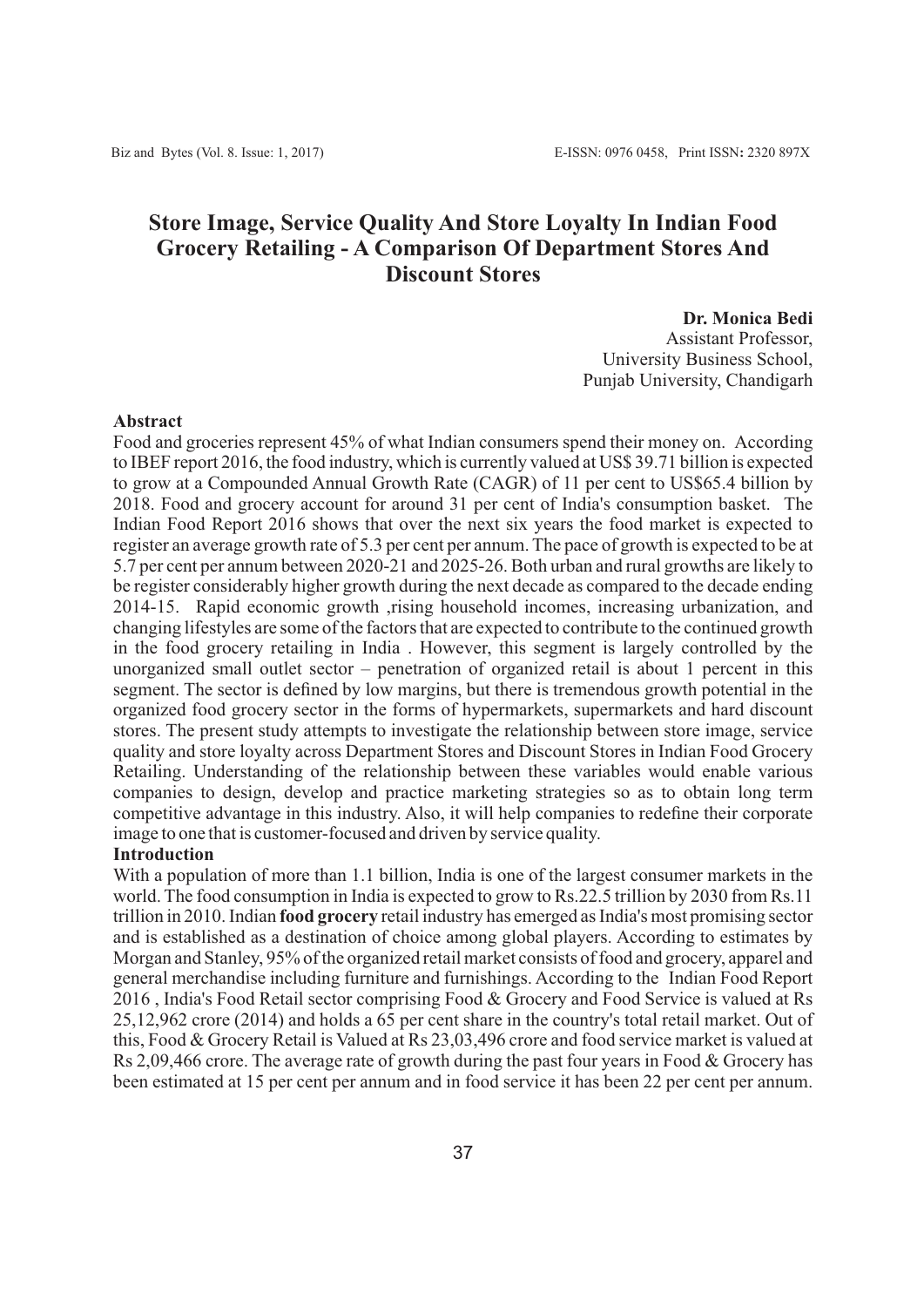The respective growth rates are expected to make these retail markets to Rs 54,20,789 crore and Rs 6,90,672 crore by 2020.A research by AC Nielson, in 2005, there was a net increase of over 12,000 stores which was driven by 19% in hypermarkets and 15% growth in convenience store. However, the Indian organized retail industry is in its infancy and according to industry estimates, is expected to grow at approximately 32% CAGR over the period from FY2005 to FY 2015 to become a \$64 billion industry by 2015. The major players in the fray include Big Bazaar, Tata group's Star India Bazaar, Reliance Industries, Rainbow Retail, Godrej, Adani, Trinethra, Dairy Farm, Jubliant Group and Landmark group in association with Shoprite. However, this segment is largely controlled by the unorganized small outlet sector—penetration of organized retail is about 1 percent in this segment. The sector is defined by low margins, but there is tremendous growth potential in the organized food grocery sector in the forms of hypermarkets, supermarkets and hard discount stores. The study is an attempt to investigate the relationship between store image, service quality and store loyalty across Department Stores and Discount Stores in Indian Food Grocery Retailing.

| <b>Organised Retail Penetration and Key Trends Across Categories</b>                                               |                     |            |               |                                             |  |  |
|--------------------------------------------------------------------------------------------------------------------|---------------------|------------|---------------|---------------------------------------------|--|--|
| <b>Retail category</b>                                                                                             | Category share as a | <b>ORP</b> | Approx. gross | <b>Key trends</b>                           |  |  |
|                                                                                                                    | % of total market   | (%)        | MARGIN $( %)$ |                                             |  |  |
|                                                                                                                    | 2014-15             |            |               |                                             |  |  |
| Food $&$                                                                                                           | 69-70               | $2 - 3$    | $3 - 14$      | Large market and low ORP presents           |  |  |
| beverage                                                                                                           |                     |            |               | robust opportunities                        |  |  |
| Clothing $\&$                                                                                                      | $11 - 13$           | $17 - 20$  | $35 - 50$     | High margins, increased preference for      |  |  |
| textile                                                                                                            |                     |            |               | branded apparel                             |  |  |
| Consumer                                                                                                           | $4 - 5$             | $15 - 20$  | $10-20$       | Wide range of price points and $good$       |  |  |
| durables                                                                                                           |                     |            |               | after sales service are key differentiators |  |  |
| Home décor &                                                                                                       | 3                   | 5-6        | $40 - 50$     | Housing boom and increasing aspiration      |  |  |
| furnishing                                                                                                         |                     |            |               | levels are driving demand                   |  |  |
| Beauty, personal                                                                                                   | $8 - 11$            | $6-10$     | $20 - 40$     | Growth driven by new product launches,      |  |  |
| care                                                                                                               |                     |            |               | consumers' aspirations and expansion        |  |  |
|                                                                                                                    |                     |            |               | plans of organised players                  |  |  |
| Footwear                                                                                                           | 2                   | $16-17$    | 25-35         | Lifestyle brands are increasing their       |  |  |
|                                                                                                                    |                     |            |               | product offerings and formats               |  |  |
| Others                                                                                                             | 3-4                 | $9 - 30$   | $10-15$       | Pharmacy retail, stationery retailers, etc  |  |  |
| Source: Ministry of Statistics and Programme Implementation, A Report on 'Retail reforms in India' by PwC, TechSci |                     |            |               |                                             |  |  |
| Research                                                                                                           |                     |            |               |                                             |  |  |

# **Conceptual Framework**

**Store Loyalty** can be defined as ''the biased (i.e. nonrandom) behavioral response (i.e. revisit), ay in which the store expressed over time, by some decision-making unit with respect to one store out of a set of stores, which is a function of psychological (decision making and evaluative) processes resulting in brand commitment'' (Bloemer and Ruyter, 1998). Store loyalty implies more than merely re-patronizing a store but also suggests some degree of preference and dedication. Past research shows links between store loyalty and organization profitability, implying that any organization with loyal customers has considerable competitive advantage. Acquiring loyal customers is important for all companies because of the future income it provides to have from the customers that will not change suppliers (Grönroos, 2000; Rust,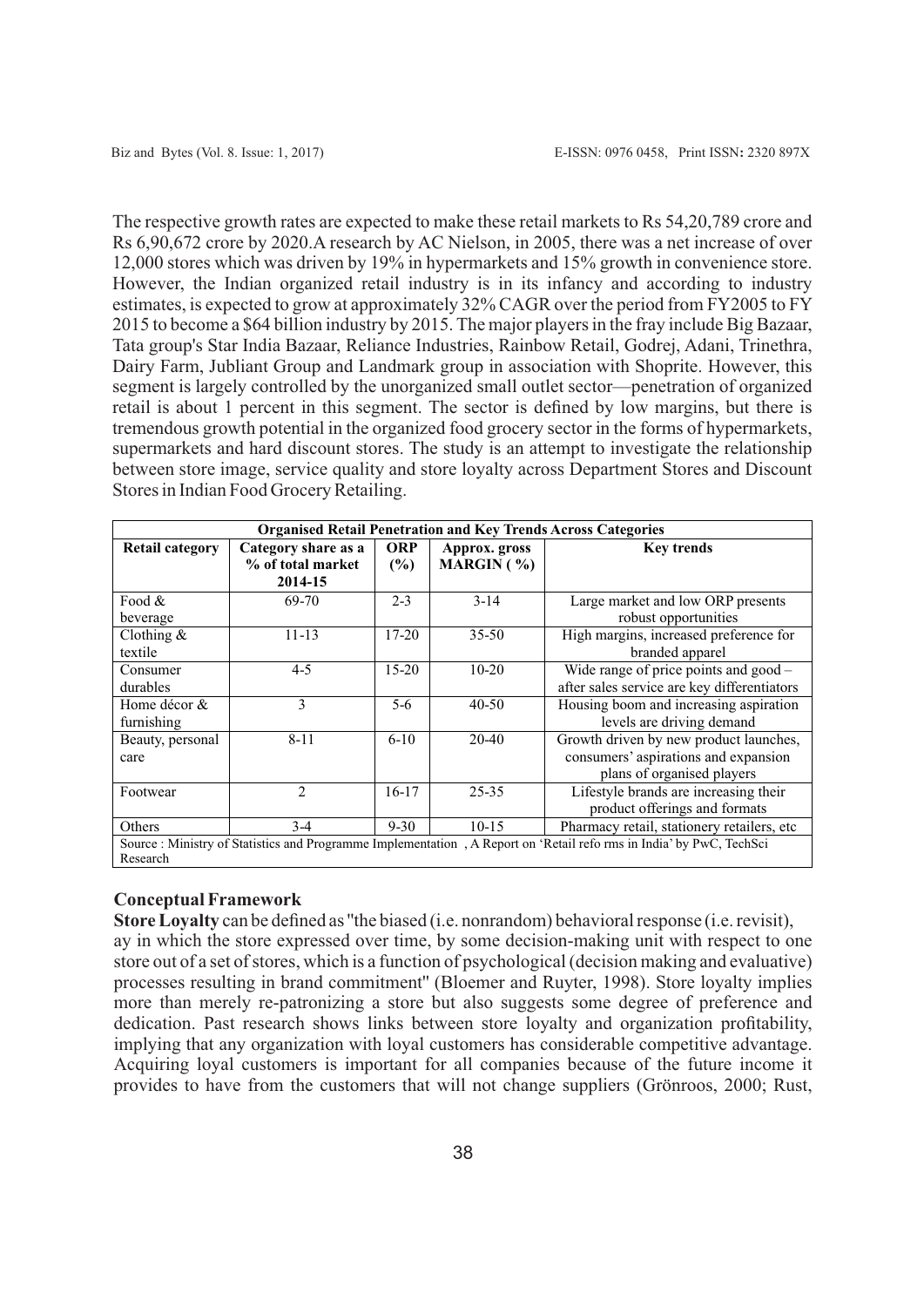Zeithaml and Lemon, 2000). Loyal customers build businesses by buying more, paying premium prices and providing new referrals through positive word of mouth over time (Ganesh et al., 2000).

**Service Quality:** Though satisfaction is modeled as the only immediate antecedent of loyalty, other key drivers of loyalty include service quality (Hennig-Thurau *et al*., 2002) and customer expectations. Melin (1999) also stresses that one of the most important product attributes that can be used is quality. Since the service is highly heterogeneous in its nature**,** keeping a persistent quality is considerably harder than in the case of products (Chernatony and Dall'Olmo 1998). Studies show that service quality has measurable impact on customer retention (Payne and Rickard, 1993). The perceived quality of the functional and the technical service dimensions, including tangible and intangible dimensions of the total offering, could influence the level of customer satisfaction (Nilsson *et al*., 2001) and it seems that there is enough evidence to suggest that perceived quality leads to satisfaction (Andreassen and Lindestad, 1998). It is well known that evaluative judgments of service quality could significantly influence service loyalty (Hennig-Thurau *et al*., 2002). Therefore, perceived quality can be used as a predictor of loyalty. Both satisfaction and service quality are opined as predictors of customer behaviours like purchase intentions and word of mouth advertising (Reichheld and Sasser, 1990) which are measures of loyalty. Although many retail companies have been measuring customer satisfaction and service quality to determine how well they meet customer needs and requirements, understanding the nature of relationship with customer loyalty is of significant value to managers in retail sector .

**Store Image** is defined as "the wis perceived by the shoppers." Image formations result in predispositions that generally guide patronage (Darley and Lim 1993), including shopping trips, expenditure behavior and store loyalty (Arnold et al. 1983; Sirgy and Samli 1985). Empirical evidence suggests that image perceptions account for a very high proportion of the variance in retail patronage (Finn and Louviere 1996; Kasulis and Lusch 1981).

# **Objectives Of The Study**

- a) To study the relationship between store image, service quality and store loyalty across Department Stores
- b) To study the relationship between store image, service quality and store loyalty across Discount Stores

# **Hypothesis**

H1: Store image has a significant impact on store loyalty across Department Stores.

- H2: Service quality has a significant impact on store loyalty across Department Stores.
- H3: Store image has a significant impact on store loyalty across Discount Stores.
- H4: Service quality has a significant impact on store loyalty across Discount Stores.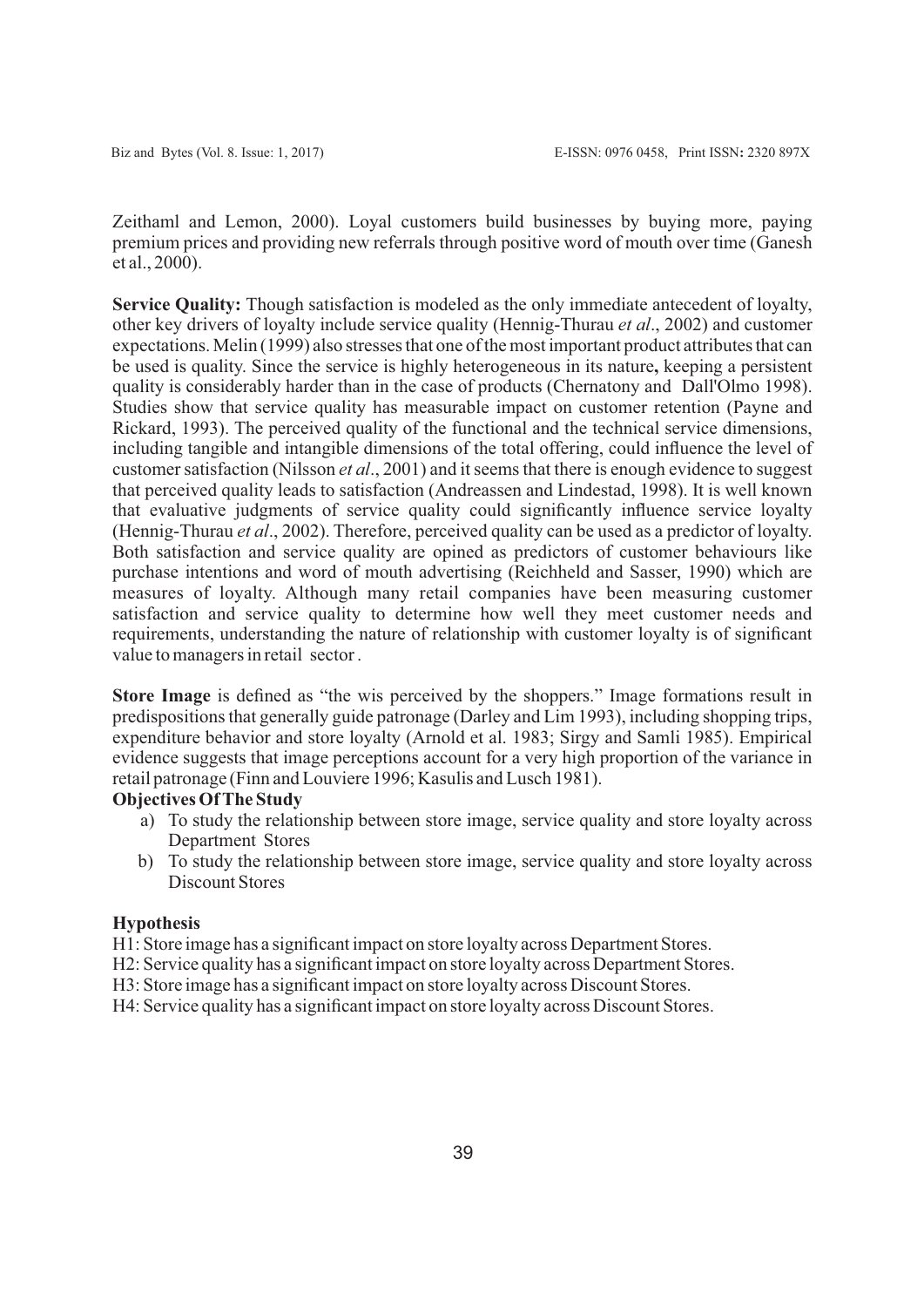# **RESEARCH METHODOLOGY**

# **Table 1: Distribution of Respondents**

| <b>Distribution of Respondents</b> |               |      |  |  |
|------------------------------------|---------------|------|--|--|
|                                    | All $(n=240)$ |      |  |  |
|                                    | $\mathbf n$   | p    |  |  |
|                                    |               |      |  |  |
| Type of retail store               |               |      |  |  |
| Department store                   | 120           | 50.0 |  |  |
| Discount store                     | 120           | 50.0 |  |  |
| <b>Total</b>                       | 240           | 100  |  |  |
| Age (years)                        |               |      |  |  |
| $<$ 25 years                       | 102           | 42.5 |  |  |
| 25 - 34 yrs                        | 96            | 40.0 |  |  |
| 35yrs&above                        | 42            | 17.5 |  |  |
| <b>Total</b>                       | 240           | 100  |  |  |
| Gender                             |               |      |  |  |
| Male                               | 122           | 50.8 |  |  |
| Female                             | 118           | 49.2 |  |  |
| <b>Total</b>                       | 240           | 100  |  |  |
| Education                          |               |      |  |  |
| Graduation                         | 122           | 50.8 |  |  |
| Professional Course                | 28            | 11.6 |  |  |
| <b>Masters Degree</b>              | 90            | 37.5 |  |  |
| <b>Total</b>                       | 240           | 100  |  |  |
| <b>Income (Monthly)</b>            |               |      |  |  |
| Less than Rs.20,000                | 58            | 24.2 |  |  |
| Rs.21,001-30,000                   | 136           | 56.7 |  |  |
| More than Rs.30,001                | 46            | 19.2 |  |  |
| <b>Total</b>                       | 240           | 100  |  |  |

The research design was a descriptive in nature utilizing survey method. Judgmental sampling technique was used to select 300 respondents. However, 240 respondents responded to the questionnaire. Multiple regression analysis was applied for data analysis. Table 1 presents the profile of the respondents who had participated in this research study. Around half of the participants were males (50.8 per cent). Almost 50.8 per cent of the respondents were graduate, 11.6 per cent have pursued professional course. 40.0 percent of the respondents were in the age group of 25 -34 years and 17.5 percent were 35 years & above.

## **RESULTS OFTHE STUDY**

**a) Relationship between store image, service quality and store loyalty across Department Stores**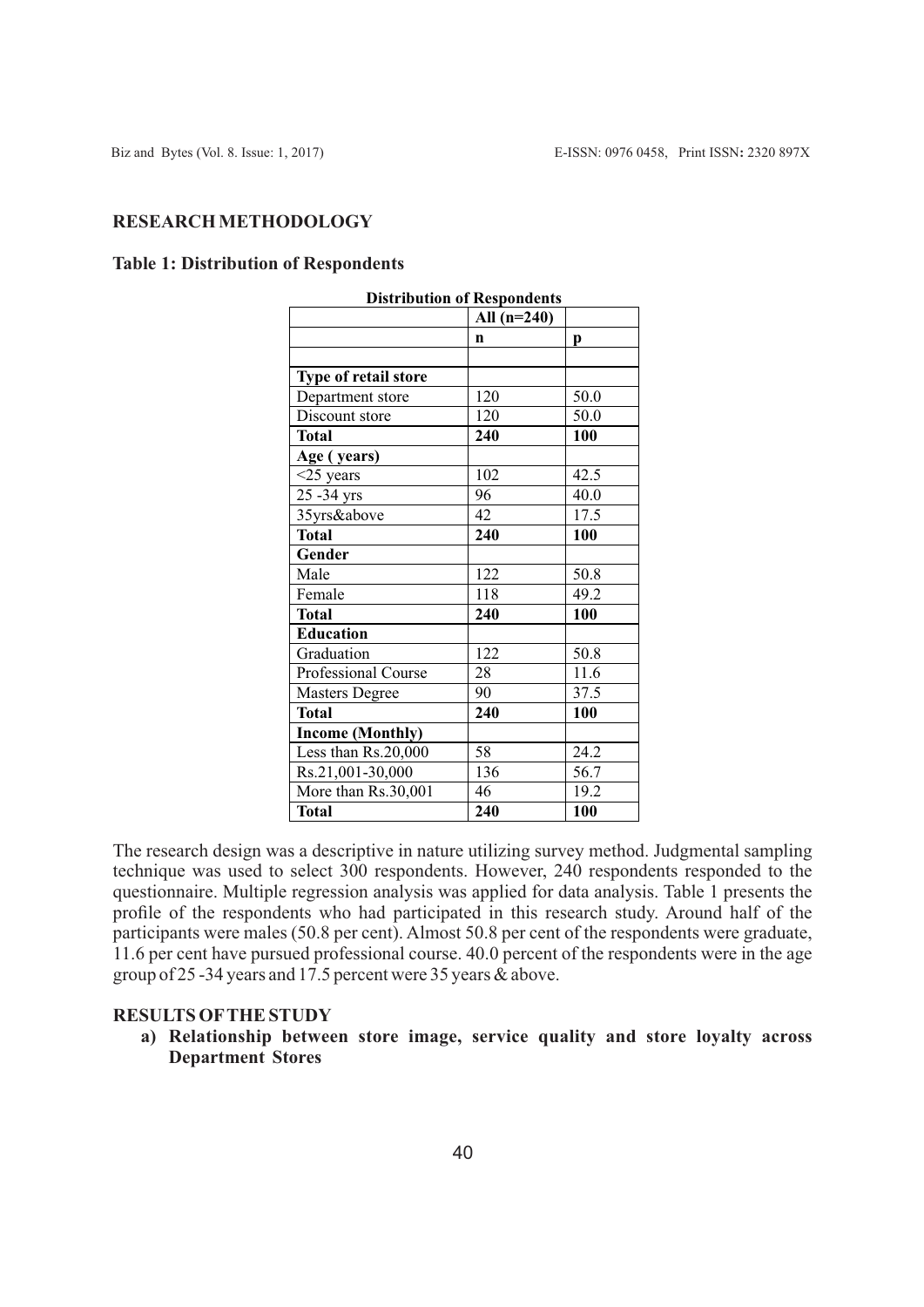#### **Correlation Results**

The preliminary correlation analysis results in table 2 indicated the existence of a positive correlation between store image and store loyalty across department stores. Hypothesis 1 is, therefore, supported. Also, service quality is found to have significant positive relationship on store loyalty across department stores. Thus, hypothesis 2 is also supported.

| Variables              | <b>Store Loyalty</b> | <b>Store Image</b> | <b>Service Quality</b> |
|------------------------|----------------------|--------------------|------------------------|
| <b>Store Loyalty</b>   |                      |                    |                        |
| <b>Store Image</b>     | $0.756**$            |                    |                        |
| <b>Service Quality</b> | $0.684**$            | $0.826**$          |                        |

**Table 2: Measures of Correlation and Association**

#### **Regression Results**

The strength of association between store loyalty and the explanatory variables, i.e., service quality and store image was measured by using a linear regression. It was recognized that the use of all explanatory variables to predict store loyalty decision might give rise to some redundant variables and multicollinearity problems. A stepwise regression was, therefore, employed to remove a previously entered variable that became redundant. Thus, the following regression model was used to assess the effects of each of the explanatory variables on store loyalty.

# $\mathbf{S}_{\mathbf{I}\mathbf{V}} = \mathbf{I}_{\mathbf{X}} = \alpha_{\mathbf{O}} + \beta_{\mathbf{I}}$  service quality +  $\beta_{\mathbf{2}}$  store image + Error Term

where,  $\beta_1, \beta_2$  = coefficients of service quality, store image **Table 3: Overall multiple regression results**

| <b>Regression Statistics</b> |                       |  |  |
|------------------------------|-----------------------|--|--|
| Multiple R                   | 0.679                 |  |  |
| R Square                     | 0.461                 |  |  |
| Adjusted R Square            | 0.442                 |  |  |
|                              | 24.342 ( $p=.000**$ ) |  |  |

|                        | <b>Coefficients</b> | t statistics | P value  |
|------------------------|---------------------|--------------|----------|
| Intercept              | 1.678               | 4.453        | $.000**$ |
| <b>Service quality</b> | 0.630               | 6.296        | $.000**$ |
| Store image            | 0.441               | 4.405        | $.000**$ |

## **The shaded areas indicate values that are statistically significant at p<.05**

The results of multivariate analysis suggests that the overall model demonstrates a strong predictive power R Square=0.461 in case of department stores. Acloser scrutiny of the results in table 3 shows that the explanatory variables, namely, service quality ( $p=000$ ), store image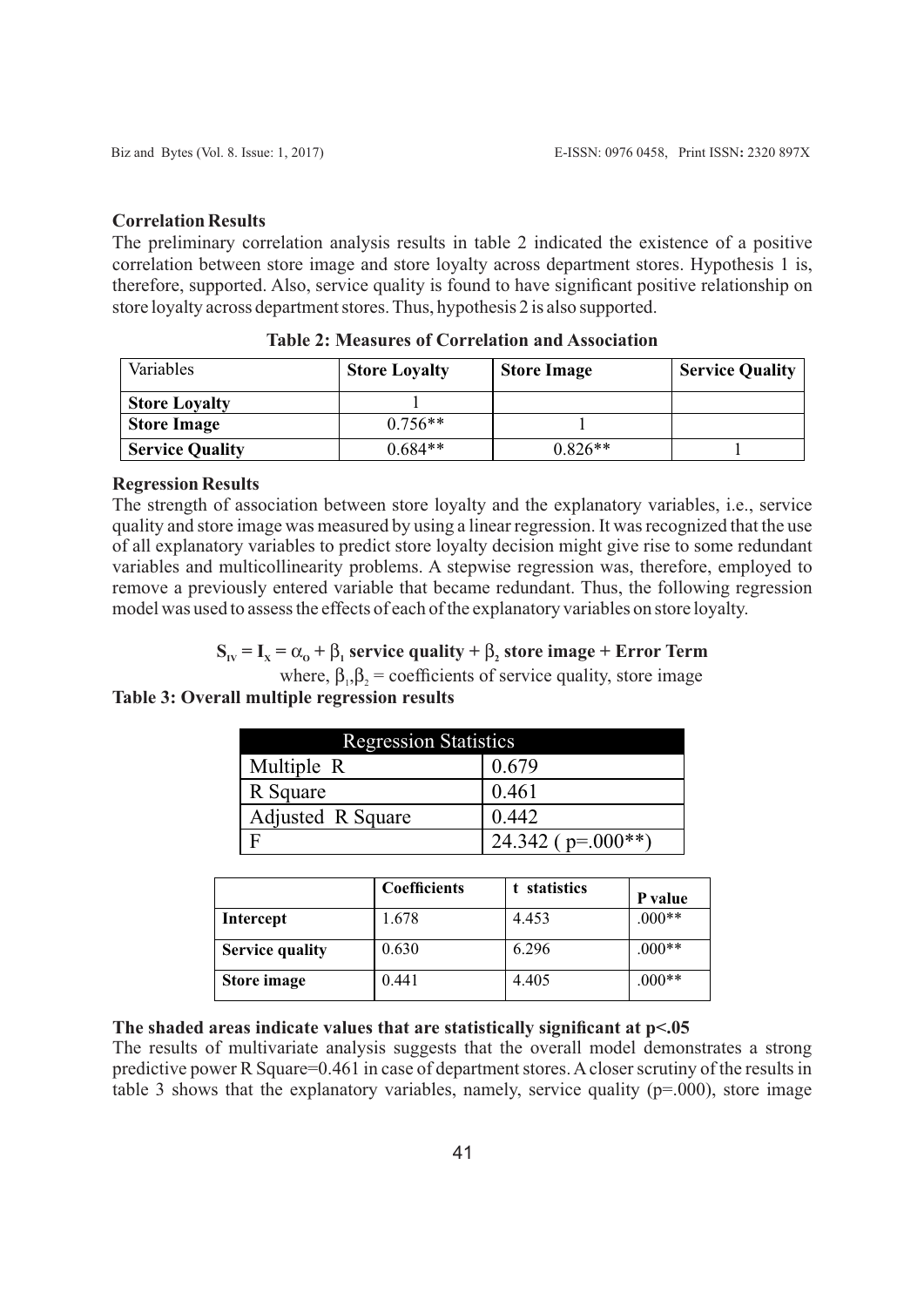(p=.000) are significant positive predictors of overall store loyalty across department stores. All of the coefficients were in the positive direction. The results point out the very close relationship of service quality, store image and store loyalty.

# **b) Relationship between store image, service quality and store loyalty across Discount Stores**

#### **Correlation Results**

The preliminary correlation analysis results in table 4 indicated the existence of a positive correlation between store image and store loyalty across discount stores. Hypothesis 3 is, therefore, supported. Also, service quality is found to have significant positive relationship on store loyalty across discount stores. Thus, hypothesis 4 is also supported.

| <b>Regression Statistics</b> |                       |  |  |
|------------------------------|-----------------------|--|--|
| <b>Multiple R</b><br>0.562   |                       |  |  |
| <b>R</b> Square              | 0.316                 |  |  |
| <b>Adjusted R Square</b>     | 0.304                 |  |  |
|                              | 26.803 ( $p=.000**$ ) |  |  |

# **Table 4: Measures of Correlation and Association**

|             | <b>Coefficients</b> | t statistics | P value  |
|-------------|---------------------|--------------|----------|
| Intercept   | 1.181               | 2.648        | $.010**$ |
| Store image | 0.562               | 5.177        | $.000**$ |

#### **The shaded areas indicate values that are statistically significant at p<.05**

The results of multivariate analysis suggests that the overall model demonstrates a moderate predictive power R Square=0.316 in case of discount stores. A closer scrutiny of the results in table 5 shows that the explanatory variables, namely, store image  $(p=000)$  is significant positive predictor of overall store loyalty across discount stores. The results point out the very close relationship of store image and store loyalty.

#### **Implications of the Study**

The fight for the customer is going to be fought in each individual catchment. Two hypermarkets in the same catchment are going to be fighting for customers and the only way for them to succeed, is to start segmenting. One needs to be clear who they want to address if they need to succeed. Segmentation should be done depending on the needs of the catchment and identifying existing gaps in the delivery. Another driving force to place more attention is the emergence of new breed of customers. Today's consumer is not only better educated, but also travel extensively and read widely. These characteristics influence their buying behavior and they are becoming more sophisticated, more discerning and have higher expectations. Thus, there is need to understand the consumer tastes, infrastructure limitations (lack of parking space, budget constraints) and consumer preferences (growing willingness to use consumer financing, credit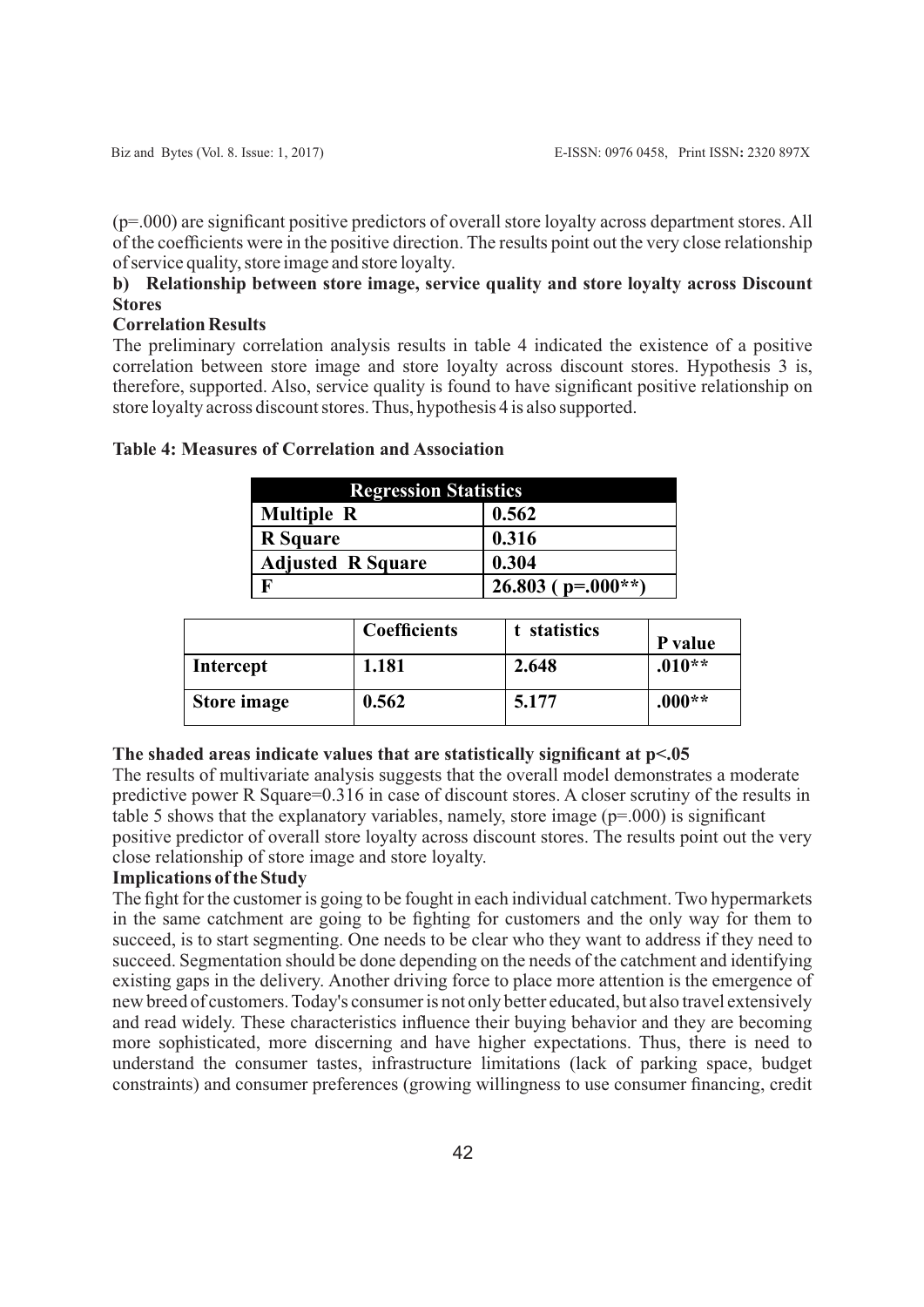management with kirana store, etc.). Also, supply chain practices should be flexible and adaptive and need to be driven by customer requirements. As discussed earlier, it is difficult to introduce global sourcing and network models in India. There should be mix of global learning and Indian studies need to be applied while deigning sourcing techniques and network models including manufacturing and distribution centre location. There is need to have strong focus on building processes in order to be able to scale rapidly and thus needs very strong IT backbone. New marketing concepts and strategies are paying greater attention to identifying customer needs and expectations and offering high service quality to customers. As argued in literature, it is probably the effective measurement, management and improvement of service quality which will enable retailers to achieve a differential advantage over their competitors. Service quality, therefore, has become a critical prerequisite for satisfying and retaining valued customers in banks. The interest is largely driven by the realization that high service quality results in customer satisfaction and loyalty with the product or service, greater willingness to recommend someone else, reduction in complaints and improved customer retention. Further, a satisfied customer is likely to be a loyal customer who will give repeating business. More importantly, the cost of retaining existing customers by improving product and services is perceived to be significantly lower than the cost of winning new customers. This is needed, at large scale, to support greater gross margins through larger volume buying. They also need to have reduced costs – without dissatisfying customers. The modern retailers need to offer merchandise mix to the level of the individual store, develop an ability to recognize and retain customers, offer home delivery as per convenience of the customer and to build a mechanism by introducing a Store Credit Programme and allow customers to purchase on credit and settling account only at the end of the month**.** It is difficult to offer "everything to everybody" in the food grocery sector because of the availability of wide range of products and product categories. Careful assortment, planning and ranging of the products is required**.** The retailers must acquire know how and manage effectively the stocking, fast movers, slow movers and new market developments. This can possibly be done by understanding the market and customers at local level. Lastly, for better managing of the products on shelf, the replenishment process, which starts with the procurement and ends with shelf replenishment within the stores, must be well executed. This would require real time inventory and stock monitoring, use of IT systems for planning and business rule based replenishment.

#### **Conclusion**

In recent years, retail outlets have been making great efforts to improve service quality to make customer return to the store. Rising expectations of service, quality, etc., is an economic and social phenomenon. Moreover, customers are becoming richer, more educated and better informed. Therefore, retail outlets must constantly monitor customer expectations and not merely the performance as commonly done. This can be conducted through customer surveys, depth interviews and other informal means of research. Retail outlets should try to develop strategies that would enhance positive responses and prohibit negative ones. Such strategies can include meeting the desired service levels, preventing service problems, dealing effectively with the unsatisfied customers and confronting customer complaints positively. The role of customercontact personnel in the attainment of quality goals is of paramount importance. Therefore, in their efforts to deliver high quality service to customers' stores should not ignore the needs of